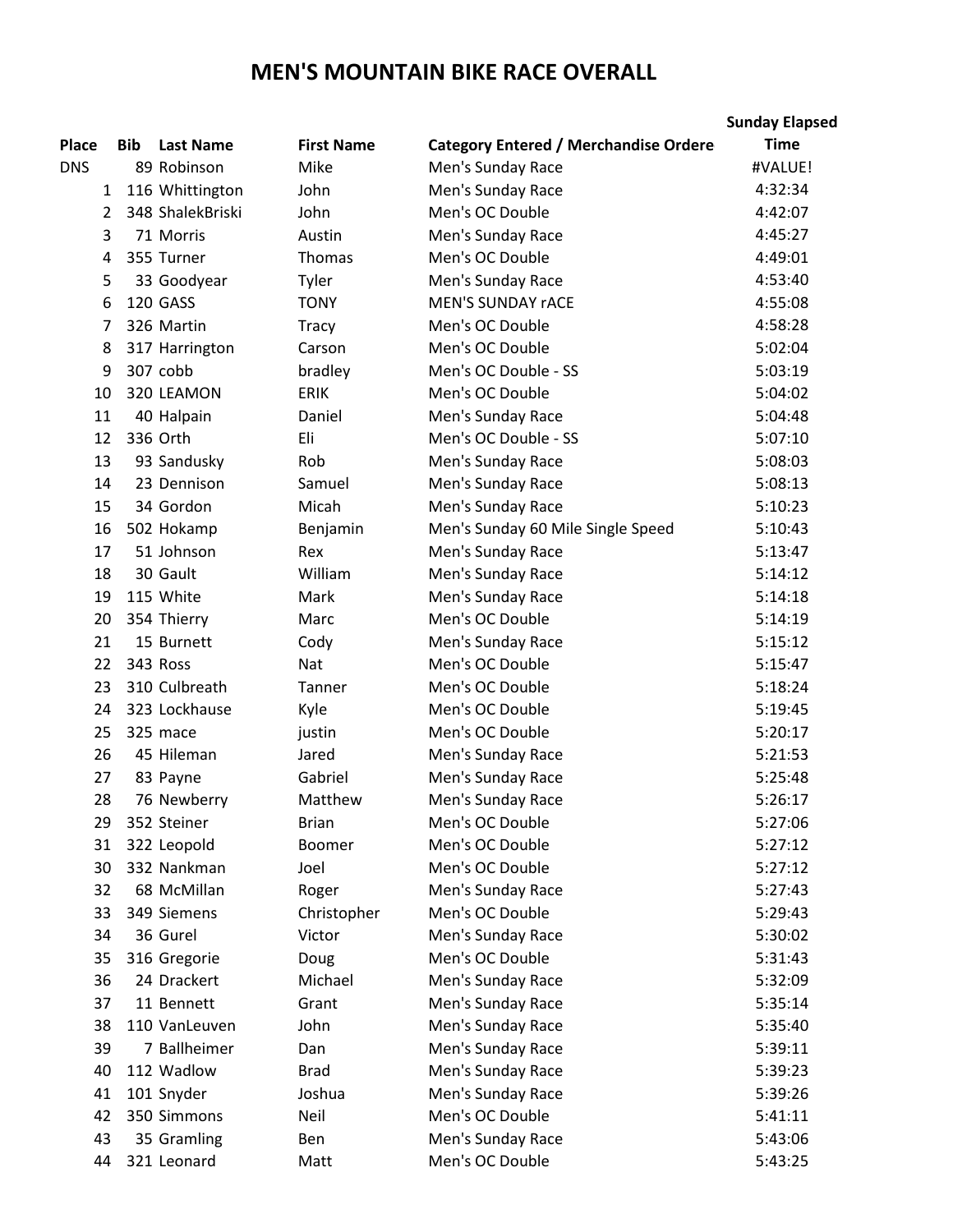|              |            |                  |                   |                                              | <b>Sunday Elapsed</b> |
|--------------|------------|------------------|-------------------|----------------------------------------------|-----------------------|
| <b>Place</b> | <b>Bib</b> | <b>Last Name</b> | <b>First Name</b> | <b>Category Entered / Merchandise Ordere</b> | <b>Time</b>           |
| 45           |            | 75 Neilson       | Andrew            | Men's Sunday Race                            | 5:43:31               |
| 46           |            | 94 Schmitt       | Steven            | Men's Sunday Race                            | 5:45:24               |
| 47           |            | 3 Almanza        | Damian            | Men's Sunday Race                            | 5:46:03               |
| 48           |            | 92 Sampson       | Greg              | Men's Sunday Race                            | 5:54:43               |
| 49           |            | 331 Moritz       | Thomas            | Men's OC Double                              | 5:56:38               |
| 50           |            | 84 Pollard       | Cody              | Men's Sunday Race                            | 5:57:02               |
| 51           |            | 62 Long          | AJ                | Men's Sunday Race                            | 5:58:37               |
| 52           |            | 102 Solomon      | Kevin             | Men's Sunday Race                            | 5:59:25               |
| 53           |            | 37 Haba          | Jakub             | Men's Sunday Race                            | 6:03:04               |
| 54           |            | 504 WILLIAMS     | <b>PRESTON</b>    | Men's Sunday 60 Mile Single Speed            | 6:03:52               |
| 55           |            | 29 Garten        | Todd              | Men's Sunday Race                            | 6:04:01               |
| 56           |            | 344 Schaeffer    | Dylan             | Men's OC Double                              | 6:04:46               |
| 57           |            | 311 DeWoody      | Doug              | Men's OC Double                              | 6:05:23               |
| 58           |            | 73 Mulnix        | Raymond           | Men's Sunday Race                            | 6:05:40               |
| 59           |            | 67 Burns         | Rowdy             | Men's Sunday Race                            | 6:06:24               |
| 60           |            | 351 Slaymaker    | Todd              | Men's OC Double                              | 6:07:55               |
| 61           |            | 341 Regenold     | Seth              | Men's OC Double                              | 6:10:33               |
| 62           |            | 330 McMickens    | Scott             | Men's OC Double                              | 6:14:13               |
| 63           |            | 20 Cartwright    | Randy             | Men's Sunday Race                            | 6:18:05               |
| 64           |            | 72 moynihan      | brian             | Men's Sunday Race                            | 6:19:53               |
| 65           |            | 18 Carr          | Richard           | Men's Sunday Race                            | 6:20:47               |
| 66           |            | 339 Price        | Larry             | Men's Sunday 60 Mile Single Speed            | 6:23:15               |
| 67           |            | 26 Finley        | <b>Rick</b>       | Men's Sunday Race                            | 6:23:27               |
| 68           |            | 5 Amthauer       | Ryan              | Men's Sunday Race                            | 6:24:08               |
| 69           |            | 58 Leamon        | Joshua            | Men's Sunday Race                            | 6:26:29               |
| 70           |            | 81 Parker        | Tayton            | Men's Sunday Race                            | 6:26:31               |
| 71           |            | 345 Schraff      | Scott             | Men's OC Double                              | 6:28:14               |
| 72           |            | 302 Arivett      | Jesse             | Men's OC Double                              | 6:32:09               |
| 73           |            | 358 West         | Adam              | Men's OC Double                              | 6:32:10               |
| 74           |            | 359 West         | Ryan              | Men's OC Double                              | 6:32:11               |
| 75           |            | 27 Fores Garin   | Ignacio Javier    | Men's Sunday Race                            | 6:32:34               |
| 76           |            | 503 Wagner       | Larry             | Men's OC Double - SS                         | 6:36:07               |
| 77           |            | <b>119 Yaw</b>   | <b>Brandon</b>    | Men's Sunday Race                            | 6:36:56               |
| 78           |            | 303 Barrett      | <b>Brent</b>      | Men's OC Double                              | 6:39:45               |
| 79           |            | 356 weakley      | robert            | Men's OC Double                              | 6:39:53               |
| 80           |            | 77 Noble         | Danny             | Men's Sunday Race                            | 6:40:13               |
| 81           |            | 32 Gilgour       | Patrick           | Men's Sunday Race                            | 6:41:32               |
| 82           |            | 70 mitchell      | trevor            | Men's Sunday Race                            | 6:42:53               |
| 83           |            | 43 Hernandez     | Abdias Benjamin   | Men's Sunday Race                            | 6:44:41               |
| 84           |            | 55 klammer       | kevin             | Men's Sunday Race                            | 6:45:17               |
| 85           |            | 48 Ingram        | Jim               | Men's Sunday Race                            | 6:48:06               |
| 86           |            | 328 McCormick    | Kent              | Men's OC Double                              | 6:49:12               |
| 87           |            | 97 Shipley       | Kyle              | Men's Sunday Race                            | 6:49:30               |
| 88           |            | <b>340 Reel</b>  | Denton            | Men's OC Double                              | 6:49:54               |
| 89           |            | 304 Bellville    | Bill              | Men's OC Double                              | 6:50:02               |
| 90           |            | 6 Anderson       | lan               | Men's Sunday Race                            | 6:50:36               |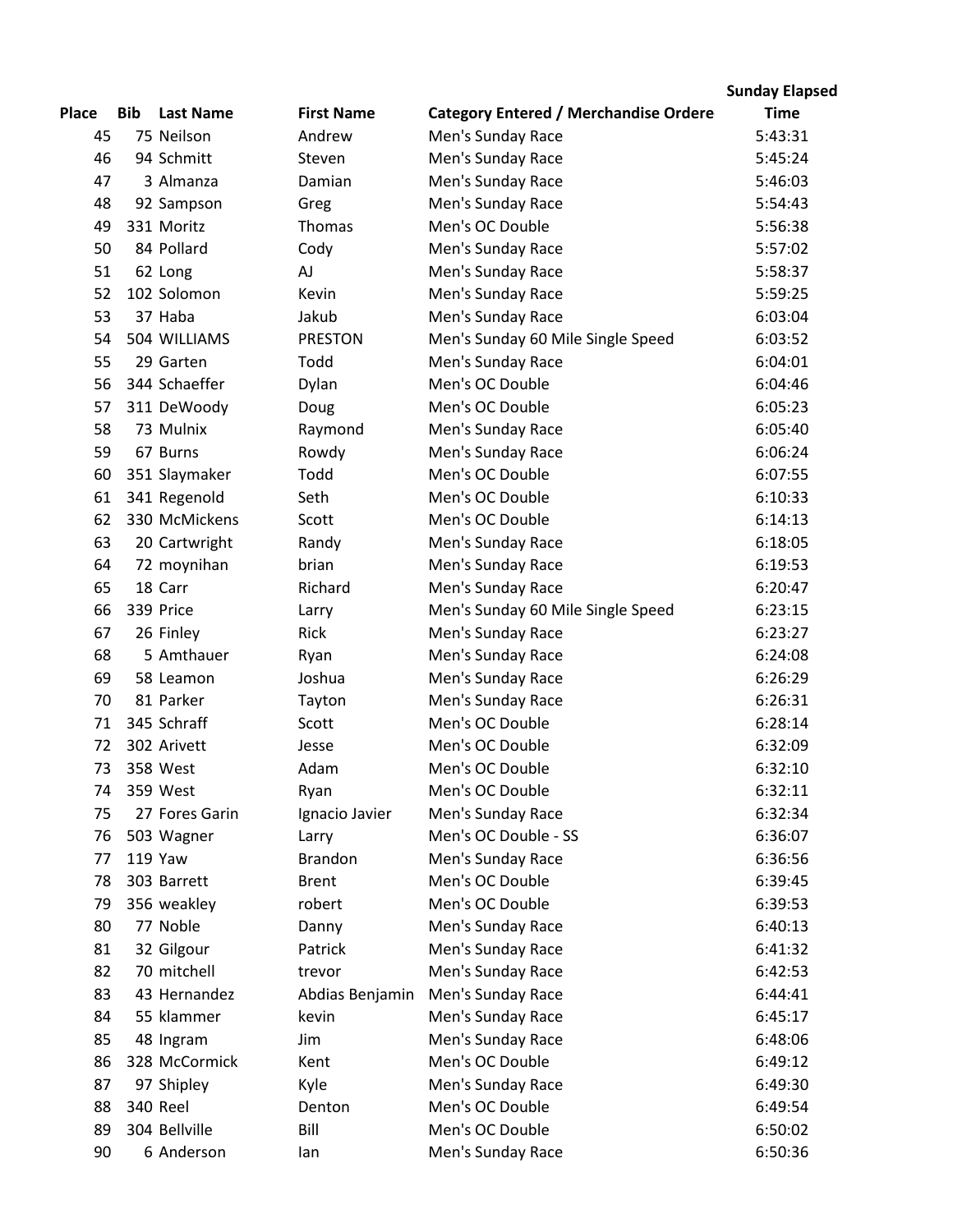|              |            |                    |                   |                                              | <b>Sunday Elapsed</b> |
|--------------|------------|--------------------|-------------------|----------------------------------------------|-----------------------|
| <b>Place</b> | <b>Bib</b> | <b>Last Name</b>   | <b>First Name</b> | <b>Category Entered / Merchandise Ordere</b> | <b>Time</b>           |
| 91           | 335 Orr    |                    | Robert            | Men's OC Double - SS                         | 6:52:33               |
| 92           |            | 305 Bowen          | <b>Bradford</b>   | Men's OC Double - SS                         | 6:56:26               |
| 93           |            | 14 Brown           | Robert            | Men's Sunday Race                            | 6:56:27               |
| 94           |            | 313 Eaton          | <b>Brad</b>       | Men's OC Double                              | 6:58:48               |
| 95           |            | 318 Hoyt           | <b>Rick</b>       | Men's OC Double                              | 6:59:10               |
| 96           |            | 312 dixon          | greg              | Men's OC Double                              | 7:01:39               |
| 97           |            | 47 Hokamp          | Mark              | Men's Sunday Race                            | 7:08:21               |
| 98           |            | 329 McKay          | Jim               | Men's OC Double                              | 7:11:12               |
| 99           |            | 64 Long            | Scott             | Men's Sunday Race                            | 7:14:02               |
| 100          |            | 333 Nelson         | <b>Travis</b>     | Men's OC Double                              | 7:14:08               |
| 101          |            | 42 Hawks           | Jordan            | Men's Sunday Race                            | 7:14:32               |
| 102          |            | 79 Pankey          | John              | Men's Sunday Race                            | 7:17:15               |
| 103          |            | 25 Driskill        | Daniel            | Men's Sunday Race                            | 7:19:59               |
| 104          |            | 106 Stillson       | Darryl            | Men's Sunday Race                            | 7:20:23               |
| 105          |            | 88 Reilly          | Luke              | Men's Sunday Race                            | 7:21:09               |
| 106          |            | 52 Joyner          | Ryan              | Men's Sunday Race                            | 7:22:01               |
| 107          |            | 22 Deason          | <b>Brandan</b>    | Men's Sunday Race                            | 7:23:59               |
| 108          |            | 99 Slaughter       | Dustin            | Men's Sunday Race                            | 7:24:24               |
| 109          |            | 309 COMBS          | <b>CHRISTIAN</b>  | Men's OC Double                              | 7:27:32               |
| 110          |            | 314 Flor           | Roberto           | Men's OC Double                              | 7:30:36               |
| 111          |            | 108 Teliho         | Jim               | Men's Sunday Race                            | 7:33:58               |
| 112          |            | 353 Taylor         | Gabriel           | Men's OC Double                              | 7:41:22               |
| 113          |            | 91 Ronck           | Reid              | Men's Sunday Race                            | 7:41:53               |
| 114          |            | 357 Wells          | Wes               | Men's OC Double                              | 7:41:56               |
| 115          |            | 82 Payne           | Dustin            | Men's Sunday Race                            | 7:42:59               |
| 116          |            | 60 Locke           | Chris             | Men's Sunday Race                            | 7:53:12               |
| 117          |            | 301 Allen          | <b>Brandon</b>    | Men's OC Double                              | 7:54:24               |
| 118          |            | <b>54 KISHANUK</b> | <b>JONATHAN</b>   | Men's Sunday Race                            | 8:03:35               |
| 119          |            | 2 Ahern            | Robert            | Men's Sunday Race                            | 8:05:54               |
| 120          |            | 19 Carroll         | Josh              | Men's Sunday Race                            | 8:12:47               |
| 121          |            | 41 Harrison        | Ronald            | Men's Sunday Race                            | 8:15:00               |
| 122          |            | 361 wiseman        | joshua            | Men's OC Double                              | 8:16:59               |
| 123          |            | 56 Klemmer         | <b>Nikolaus</b>   | Men's Sunday Race                            | 8:19:37               |
| 124          |            | 346 Scoggins       | Javan             | Men's OC Double                              | 8:21:08               |
| 125          |            | 4 Altimus          | Joshua            | Men's Sunday Race                            | 8:21:32               |
| <b>DNS</b>   |            | 8 Beachboard       | John              | Men's Sunday Race                            | #VALUE!               |
| <b>DNS</b>   |            | 13 Bozone          | Scott             | Men's Sunday Race                            | #VALUE!               |
| <b>DNS</b>   |            | 21 Crawford        | Kevin             | Men's Sunday Race                            | #VALUE!               |
| <b>DNS</b>   |            | 31 Gibbs           | Hunter            | Men's Sunday Race                            | #VALUE!               |
| <b>DNS</b>   |            | 38 Hale            | Andy              | Men's Sunday Race                            | #VALUE!               |
| <b>DNS</b>   |            | 50 Jay             | Matt              | Men's Sunday Race                            | #VALUE!               |
| <b>DNS</b>   |            | 57 lamb            | tige              | Men's Sunday Race                            | #VALUE!               |
| <b>DNS</b>   |            | 61 Logan           | Jim               | Men's Sunday Race                            | #VALUE!               |
| <b>DNS</b>   |            | 95 Scoggins        | Alex              | Men's Sunday Race                            | #VALUE!               |
| <b>DNS</b>   |            | 100 Smith          | <b>Brian</b>      | Men's Sunday Race                            | #VALUE!               |
| <b>DNS</b>   |            | 104 Steele         | Scott             | Men's Sunday Race                            | #VALUE!               |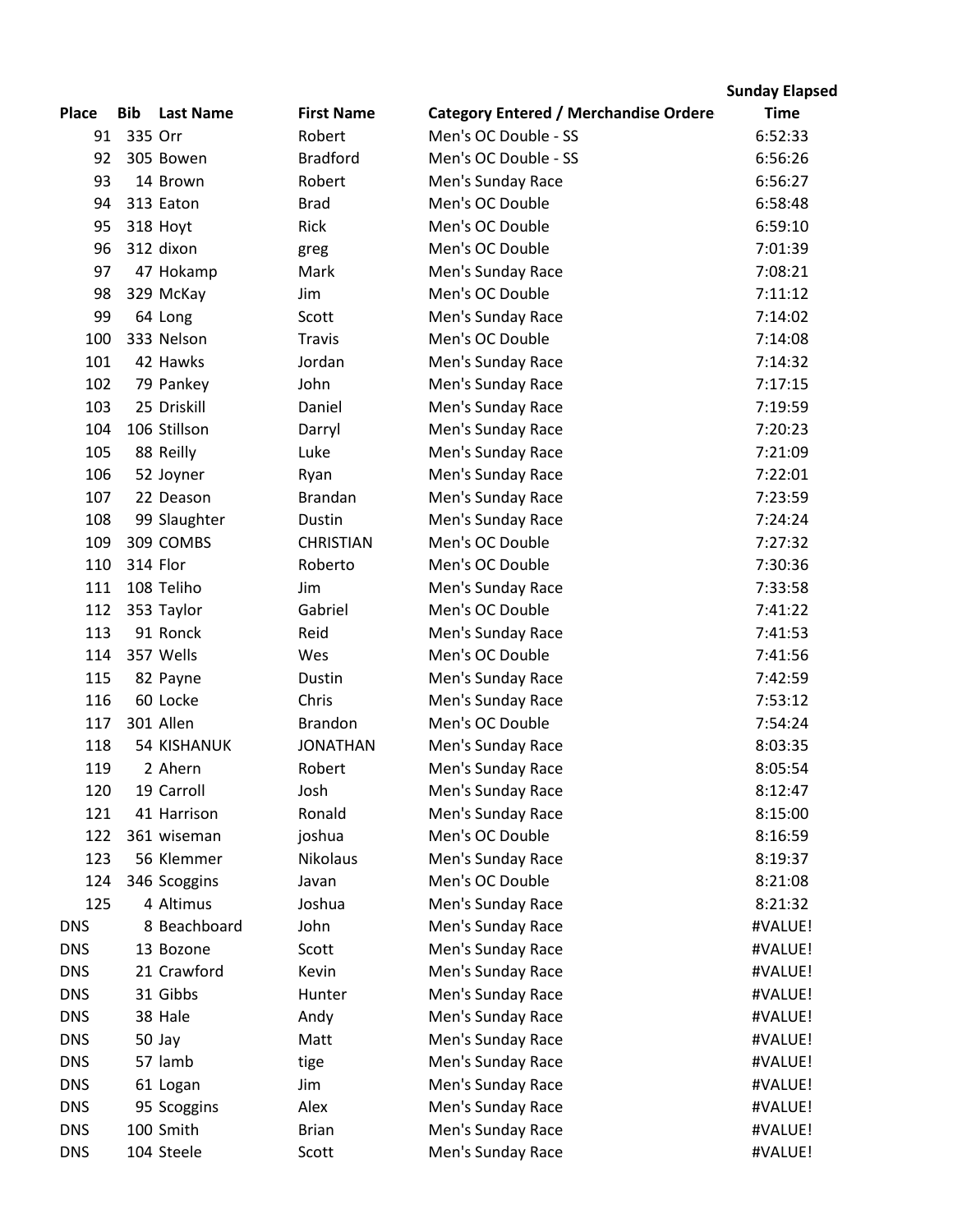|              |     |                     |                   |                                              | <b>Sunday Elapsed</b> |
|--------------|-----|---------------------|-------------------|----------------------------------------------|-----------------------|
| <b>Place</b> | Bib | <b>Last Name</b>    | <b>First Name</b> | <b>Category Entered / Merchandise Ordere</b> | <b>Time</b>           |
| <b>DNS</b>   |     | 105 Stephens        | <b>Brian</b>      | Men's Sunday Race                            | #VALUE!               |
| <b>DNS</b>   |     | 107 Swaim           | Audy              | Men's Sunday Race                            | #VALUE!               |
| <b>DNS</b>   |     | 113 Wells           | Teagun            | Men's Sunday Race                            | #VALUE!               |
| <b>DNF</b>   |     | 306 childre         | Chad              | Men's OC Double                              | #VALUE!               |
| <b>DNF</b>   |     | 308 Collins         | Jeremy            | Men's OC Double                              | #VALUE!               |
| <b>DNF</b>   |     | 315 Frizzo          | Marcelo           | Men's OC Double                              | #VALUE!               |
| <b>DNS</b>   |     | 324 Lynn            | Simon             | Men's OC Double                              | #VALUE!               |
| <b>DNS</b>   |     | 337 OWENS           | forrest           | Men's OC Double                              | #VALUE!               |
| <b>DNS</b>   |     | 342 Ronck           | John              | Men's OC Double                              | #VALUE!               |
| <b>DNf</b>   |     | 347 seeley          | christopher       | Men's OC Double                              | #VALUE!               |
| <b>DNS</b>   |     | 360 Wilson          | McLean            | Men's OC Double                              | #VALUE!               |
| <b>DNS</b>   |     | 371 Chasteen        | Andy              | Men's OC Double                              | #VALUE!               |
| <b>DNS</b>   |     | 1 aardahl           | thomas            | Men's Sunday Race                            | #VALUE!               |
| <b>DNS</b>   |     | 9 Bean              | Richie            | Men's Sunday Race                            | #VALUE!               |
| <b>DNS</b>   |     | 10 Bell             | Dee               | Men's Sunday Race                            | #VALUE!               |
| <b>DNS</b>   |     | 12 Bowers           | Randy             | Men's Sunday Race                            | #VALUE!               |
| <b>DNS</b>   |     | 16 Burrow           | Peter             | Men's Sunday Race                            | #VALUE!               |
| <b>DNF</b>   |     | 17 Caldwell         | Jeremy            | Men's Sunday Race                            | #VALUE!               |
| <b>DNF</b>   |     | 28 gallagher        | Tom               | Men's Sunday Race                            | #VALUE!               |
| <b>DNF</b>   |     | 39 Hale             | Wes               | Men's Sunday Race                            | #VALUE!               |
| <b>DNF</b>   |     | 44 Hernandez Torres | Humberto          | Men's Sunday Race                            | #VALUE!               |
| <b>DNF</b>   |     | 46 Hinsperger       | Adam              | Men's Sunday Race                            | #VALUE!               |
| <b>DNF</b>   |     | 49 Jardinico        | Don               | Men's Sunday Race                            | #VALUE!               |
| <b>DNS</b>   |     | 53 King             | Derek             | Men's Sunday Race                            | #VALUE!               |
| <b>DNF</b>   |     | 59 Lester           | Chad              | Men's Sunday Race                            | #VALUE!               |
| <b>DNS</b>   |     | 63 Long             | Andrew            | Men's Sunday Race                            | #VALUE!               |
| <b>DNF</b>   |     | 65 Lynch            | Yater             | Men's Sunday Race                            | #VALUE!               |
| <b>DNS</b>   |     | 66 McDermott        | Ryan              | Men's Sunday Race                            | #VALUE!               |
| <b>DNF</b>   |     | 69 Mills            | Josh              | Men's Sunday Race                            | #VALUE!               |
| <b>DNF</b>   |     | 74 Naron            | Owen              | Men's Sunday Race                            | #VALUE!               |
| <b>DNS</b>   |     | 78 O'Reilly         | Tim               | Men's Sunday Race                            | #VALUE!               |
| <b>DNF</b>   |     | 80 Parker           | Jess              | Men's Sunday Race                            | #VALUE!               |
| <b>DNS</b>   |     | 85 Pugsley          | Frank             | Men's Sunday Race                            | #VALUE!               |
| <b>DNS</b>   |     | 86 Putnam           | Jonathan          | Men's Sunday Race                            | #VALUE!               |
| <b>DNS</b>   |     | 87 Reber            | Eric              | Men's Sunday Race                            | #VALUE!               |
| <b>DNS</b>   |     | 90 Robinson         | Zachary           | Men's Sunday Race                            | #VALUE!               |
| <b>DNS</b>   |     | 96 Seelinger        | Mat               | Men's Sunday Race                            | #VALUE!               |
| <b>DNF</b>   |     | 98 Skyles           | Rodney            | Men's Sunday Race                            | #VALUE!               |
| <b>DNF</b>   |     | 103 Stanley         | Benjamin          | Men's Sunday Race                            | #VALUE!               |
| <b>DNF</b>   |     | 109 Tiffany         | Eric              | Men's Sunday Race                            | #VALUE!               |
| <b>DNS</b>   |     | 111 VILLARREAL      | <b>JESUS</b>      | Men's Sunday Race                            | #VALUE!               |
| <b>DNF</b>   |     | 114 Wester          | Kirk              | Men's Sunday Race                            | #VALUE!               |
| <b>DNS</b>   |     | 117 Williams        | Roger             | Men's Sunday Race                            | #VALUE!               |
| <b>DNF</b>   |     | 118 wright          | mark              | Men's Sunday Race                            | #VALUE!               |
| <b>DNF</b>   |     | 319 Lavigueur       | Olivier           | Men's OC Double                              | #VALUE!               |
| <b>DNS</b>   |     | 327 McClain         | Taylor            | Men's OC Double                              | #VALUE!               |